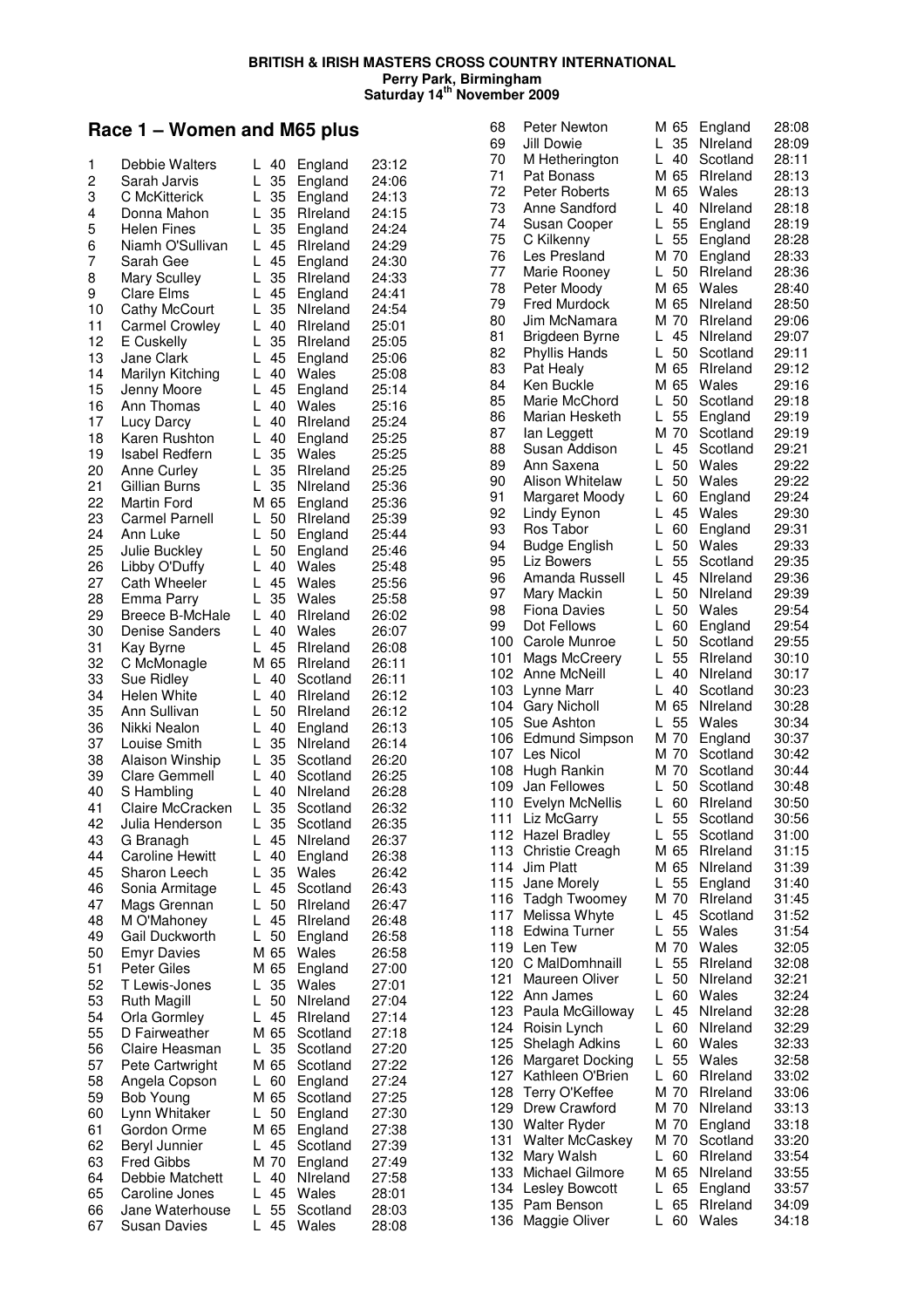| 137 | Dave Hughes           |    | M 70 | Wales    | 34:24 |
|-----|-----------------------|----|------|----------|-------|
| 138 | Josie Power           | L  | 55   | Rireland | 34:28 |
| 139 | Carol Lynch           | L  | 60   | Rireland | 34:31 |
| 140 | <b>Bridget Quinn</b>  | L  | 65   | Nireland | 34:31 |
| 141 | Peter Norman          |    | M 70 | Wales    | 34:37 |
| 142 | Ann Bath              | L  | 60   | Scotland | 34:44 |
| 143 | June Johnson          | L  | 65   | England  | 34:46 |
| 144 | <b>Brian Campbell</b> | м  | 65   | Scotland | 34:56 |
| 145 | Sue Hughes            | L  | 55   | Wales    | 34:58 |
| 146 | Brenda Jones          | L. | 65   | Wales    | 35:00 |
| 147 | Pam Jones             | L. | 65   | England  | 35:04 |
| 148 | Cynthia Cooper        | L. | 65   | Wales    | 35:37 |
| 149 | Sandra Hughes         | U  | 60   | Scotland | 35:42 |
| 150 | Ann Woodlock          | L. | 65   | Rireland | 36:03 |
| 151 | Gwyn Howells          | L  | 60   | Wales    | 36:33 |
| 152 | Christine Lee         | L  | 65   | England  | 36:39 |
| 153 | <b>Pauline Thomas</b> | L  | 65   | Wales    | 36:42 |
| 154 | Syd Wheeler           |    | M 70 | Wales    | 37:28 |
| 155 | M Fitzgerald          | U  | 65   | Rireland | 38:08 |
| 156 | Carol Farrington      | L  | 65   | Wales    | 40:12 |
| 157 | Geraldine Walsh       | L  | 65   | Rireland | 41:14 |
| 158 | Bertie Grimason       |    | M 70 | Nireland | 41:49 |
| 159 | John McKeag           |    | M 70 | Nireland | 42:37 |
| 160 | Jim Metcalfe          |    | M 70 | NIreland | 47:27 |
|     |                       |    |      |          |       |

### **Race 2 – M50 to M64**

| 1                       | Mike Hager             | M 55 | England  | 30:41 |
|-------------------------|------------------------|------|----------|-------|
| $\overline{\mathbf{c}}$ | <b>Tommy Payne</b>     | M 50 | Rireland | 30:52 |
| 3                       | Jeff Farquhar          | M 50 | Scotland | 30:55 |
| 4                       | Robert Atkinson        | M 50 | England  | 31:07 |
| 5                       | <b>Malcolm Eustace</b> | M 50 | England  | 31:12 |
| 6                       | Ifan Lloyd             | M 50 | Wales    | 31:15 |
| 7                       | <b>Richard Drage</b>   | M 50 | England  | 31:18 |
| 8                       | Jim Stafford           | M 50 | Rireland | 31:35 |
| 9                       | lan Stewart            | M 50 | Scotland | 31:45 |
| 10                      | Andy Wetherill         | M 50 | England  | 31:55 |
| 11                      | Martin McDonald        | M 50 | Rireland | 31:56 |
| 12                      | <b>Brian Gardner</b>   | M 50 | Scotland | 31:59 |
| 13                      | Greg Wilson            | M 50 | England  | 32:10 |
| 14                      | Paul Thompson          | M 50 | Scotland | 32:17 |
| 15                      | <b>Matt Shields</b>    | M 55 | Nireland | 32:20 |
| 16                      | Pat O'Shea             | M 55 | Rireland | 32:20 |
| 17                      | David Davies           | M 50 | Wales    | 32:31 |
| 18                      | Johnnie Feery          | M 50 | Rireland | 32:37 |
| 19                      | Colin Miller           | M 50 | Scotland | 32:40 |
| 20                      | <b>Steve Davies</b>    | M 50 | Wales    | 32:49 |
| 21                      | Russell Owen           | M 50 | Wales    | 32:54 |
| 22                      | Alex Rowe              | M 50 | England  | 32:58 |
| 23                      | Andy McLinden          | M 55 | Scotland | 33:03 |
| 24                      | Tom Meehan             | M 50 | Rireland | 33:09 |
| 25                      | John Patience          | M 50 | Nireland | 33:12 |
| 26                      | Craig Ross             | M 50 | Scotland | 33:13 |
| 27                      | Michael Quinn          | M 55 | England  | 33:13 |
| 28                      | <b>Noel Hanratty</b>   | M 55 | Rireland | 33:15 |
| 29                      | Derek Donaghy          | M 50 | NIreland | 33:18 |
| 30                      | Graham Jones           | M 50 | Wales    | 33:20 |
| 31                      | Doug Cowie             | M 55 | Scotland | 33:24 |
| 32                      | Eugene Moynihan        | M 50 | Rireland | 33:39 |
| 33                      | Jim Woodcock           | M 55 | Wales    | 33:41 |
| 34                      | Eamon McEvoy           | M 55 | Rireland | 33:43 |
| 35                      | Kevin Hesketh          | M 55 | Wales    | 33:44 |
| 36                      | lan Webb               | M 50 | Wales    | 34:03 |
| 37                      | Mike Tabor             | M 55 | Wales    | 34:04 |
| 38                      | Robert Wilson          | M 50 | Nireland | 34:05 |
| 39                      | Ray Curran             | M 55 | Nireland | 34:08 |
| 40                      | Jim Newberry           | M 55 | Nireland | 34:11 |
| 41                      | John Shapland          | M 55 | England  | 34:18 |

| 42 | Archie Jenkins         | M 55 | Scotland | 34:21 |
|----|------------------------|------|----------|-------|
| 43 | Dermot Connolly        | M 50 | Nireland | 34:23 |
| 44 | Dave Oxland            | M 55 | England  | 34:26 |
| 45 | Gerard Coy             | M 50 | Nireland | 34:28 |
| 46 | <b>Frankie Garrihy</b> | M 55 | Rireland | 34:46 |
| 47 | Griff Owens            | M 60 | Wales    | 34:48 |
| 48 | <b>Terry Eakin</b>     | M 60 | Nireland | 34:56 |
| 49 | Gerry Bell             | M 55 | Nireland | 34:57 |
| 50 | Sandy Johnstone        | M 60 | Wales    | 35:00 |
| 51 | Malcolm Reynard        | M 60 | England  | 35:15 |
| 52 | George Mitchell        | M 60 | Scotland | 35:16 |
| 53 | Liam O'Hare            | M 60 | Rireland | 35:17 |
| 54 | Michael Mann           | M 60 | England  | 35:38 |
| 55 | Jim White              | M 55 | Scotland | 35:45 |
| 56 | Dic Evans              | M 60 | Wales    | 35:46 |
| 57 | Andy Rennie            | M 60 | Scotland | 35:47 |
| 58 | <b>Richard Bowen</b>   | M 60 | Wales    | 35:56 |
| 59 | Mark McNally           | M 60 | England  | 36:01 |
| 60 | Colin Youngson         | M 60 | Scotland | 36:10 |
| 61 | Sammy McAnaney         | M 50 | Nireland | 36:19 |
| 62 | David Telford          | M 60 | England  | 36:36 |
| 63 | Frank Yeoman           | M 60 | Scotland | 36:41 |
| 64 | David Seaton           | M 60 | Nireland | 36:59 |
| 65 | Tom Hunt               | M 60 | Rireland | 37:16 |
| 66 | Liam Hester            | M 60 | Rireland | 38:45 |
| 67 | Francis Boal           | M 60 | Nireland | 39:18 |
| 68 | David Hawcroft         | M 60 | Rireland | 39:30 |
| 69 | Willie Weir            | M 60 | Nireland | 41:30 |

### **Race 3 – M35 to M49**

| 1              | <b>Tim Hartley</b>   | M 40 | England  | 28:04 |
|----------------|----------------------|------|----------|-------|
| $\overline{c}$ | Andy Ward            | M 40 | England  | 28:15 |
| 3              | Gordon Lee           | M 40 | England  | 28:34 |
| 4              | <b>Austin Davies</b> | M 45 | Wales    | 28:37 |
| 5              | Paul Ward            | M 40 | England  | 28:40 |
| 6              | Pat Byrne            | M 35 | Rireland | 28:50 |
| 7              | Ben Reynolds         | M 45 | England  | 29:09 |
| 8              | David Morwood        | M 35 | Nireland | 29:14 |
| 9              | Ciaran Doherty       | M 35 | Rireland | 29:17 |
| 10             | Mick Traynor         | M 40 | Rireland | 29:21 |
| 11             | Julian Emerv         | M 40 | England  | 29:23 |
| 12             | <b>Huw Evans</b>     | M 35 | Wales    | 29:35 |
| 13             | <b>Eamon White</b>   | M 40 | Nireland | 29:38 |
| 14             | Simon Wright         | M 45 | England  | 29:39 |
| 15             | Neil Wilkinson       | M 40 | Scotland | 29:43 |
| 16             | Mark Wright          | M 40 | Nireland | 29:58 |
| 17             | Alan Murchison       | M 35 | Scotland | 30:00 |
| 18             | Gary Dunn            | M 40 | England  | 30:02 |
| 19             | lain Twaddle         | M 35 | England  | 30:13 |
| 20             | Kieran Carlin        | M 40 | Rireland | 30:17 |
| 21             | David Byrne          | M 35 | Rireland | 30:18 |
| 22             | lan Johnston         | M 40 | Scotland | 30:20 |
| 23             | Andy Gibbs           | M 45 | England  | 30:22 |
| 24             | Colin Roberts        | M 40 | Rireland | 30:23 |
| 25             | Gary Crossan         | M 35 | Rireland | 30:25 |
| 26             | James McMahon        | M 45 | Rireland | 30:27 |
| 27             | Andy Walling         | M 35 | Wales    | 30:29 |
| 28             | Darren Rowlands      | M 40 | Wales    | 30:31 |
| 29             | Tom Kenderdine       | M 35 | England  | 30:37 |
| 30             | Roger Alsop          | M 40 | Scotland | 30:42 |
| 31             | Dominic Bonner       | M 45 | Rireland | 30:49 |
| 32             | lain Campbell        | M 45 | Scotland | 30:53 |
| 33             | <b>Steve McGory</b>  | M 40 | NIreland | 31:00 |
| 34             | <b>Paul Coles</b>    | M 45 | Wales    | 31:02 |
| 35             | Catch Grennan        | M 35 | Rireland | 31:04 |
| 36             | Alex Allardyce       | M 35 | Scotland | 31:05 |
| 37             | lan O'Leary          | M 40 | Rireland | 31:06 |
|                |                      |      |          |       |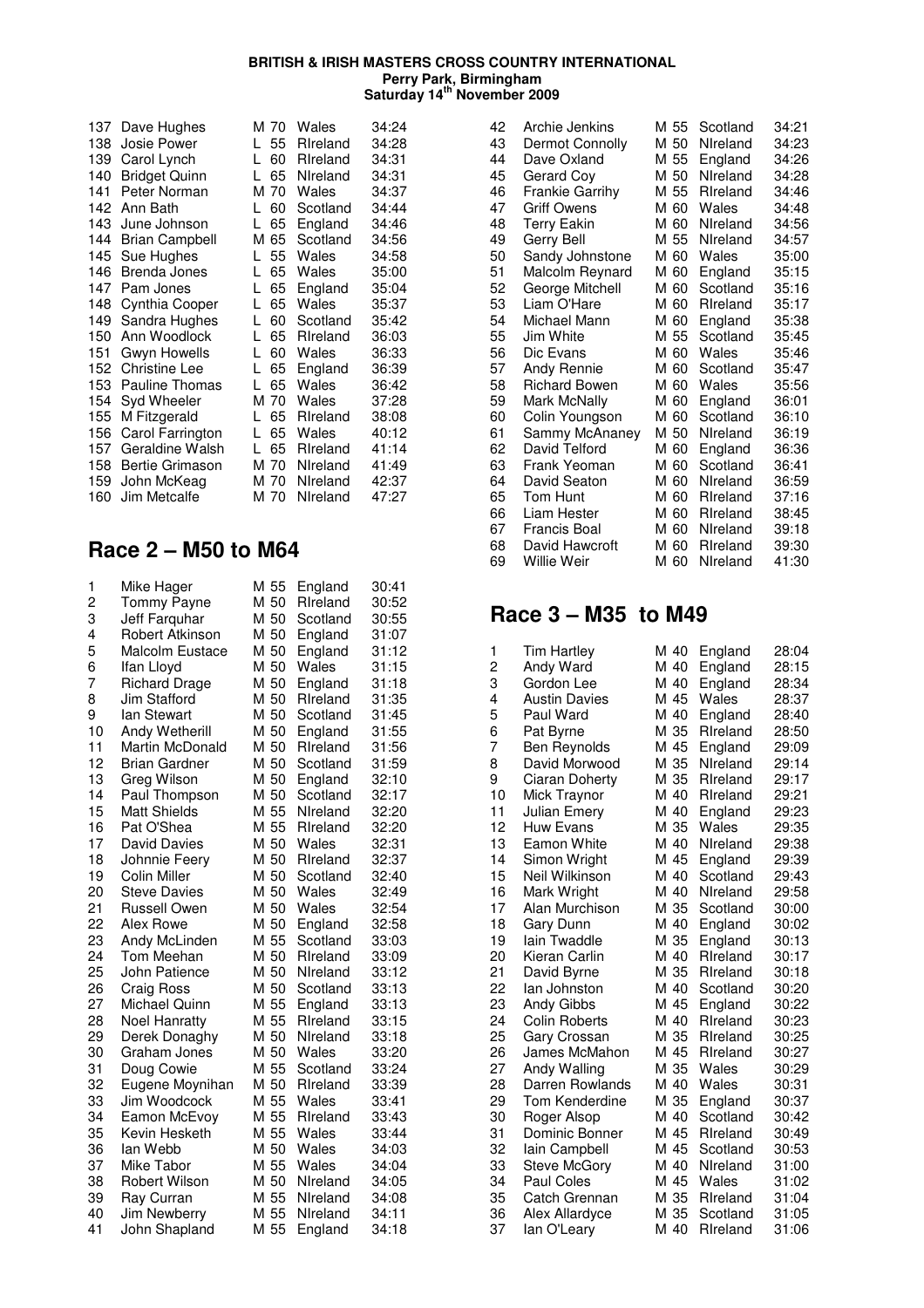| 38 | <b>Tony Kelleher</b>  | M 40 | Rireland        | 31:07          |
|----|-----------------------|------|-----------------|----------------|
| 39 | Paul Griffiths        | M 35 | Wales           | 31:09          |
| 40 | Andy Wright           | M 35 | England         | 31:09          |
| 41 | Rob Downes            | M 45 | England         | 31:10          |
| 42 | Matt Wray             | M 40 | Nireland        | 31:10          |
| 43 | <b>Chris Williams</b> | M 40 | Wales           | 31:11          |
| 44 | Phil Walker           | M 35 | England         | 31:12          |
| 45 | Lee Jones             | M 40 | Wales           | 31:13          |
| 46 | Les Fulcher           | M 35 | Rireland        | 31:16          |
| 47 | John Bell             | M 40 | Scotland        | 31:17          |
| 48 | Paul Halford          | M 35 | Wales           | 31:18          |
| 49 | Pat Hegarty           | M 45 | Rireland        | 31:30          |
| 50 | Mark Gleeson          | M 45 | Rireland        | 31:31          |
| 51 | Josh Painter          | M 35 | England         | 31:32          |
| 52 | Phil Cook             | M 40 | Wales           | 31:34          |
| 53 | <b>Patrick Malone</b> | M 45 | Rireland        | 31:36          |
| 54 | <b>Steve Hallas</b>   | M 35 | England         | 31:37          |
| 55 | Rob Sheen             | M 45 | Wales           | 31:39          |
| 56 | <b>Mathew Gurmin</b>  | M 35 | Wales           | 31:40          |
| 57 | Paul Lemon            | M 45 | England         | 31:44          |
| 58 | Tommy McElwaine       | M 40 | Rireland        | 31:49          |
| 59 | Paul Talbot           | M 35 | Wales           | 31:50          |
| 60 | Paul Rogan            | M 40 | Scotland        | 31:56          |
| 61 | Mark Wier             | M 35 | Nireland        | 31:57          |
| 62 | <b>Brian McKee</b>    | M 45 | Nireland        | 31:58          |
| 63 | Alex Brennan          | M 35 | Nireland        | 32:01          |
| 64 | <b>Gary Norgrove</b>  | M 40 | Wales           | 32:10          |
| 65 | <b>Nick Frost</b>     | M 45 | Wales           | 32:12          |
| 66 | Lewis Lawson          | M 45 | Scotland        | 32:17          |
| 67 | Declan McCarthy       | M 45 | Nireland        | 32:18          |
| 68 | Philip O'Doherty      | M 45 | Rireland        | 32:27          |
| 69 | <b>Stuart Perry</b>   | M 45 | Wales           | 32:29          |
| 70 | Denis Williams        | M 45 | Scotland        | 32:30          |
| 71 | Mike Robbins          | M 45 | Wales           |                |
| 72 | Dale Mathers          | M 45 | Nireland        | 32:47<br>32:55 |
| 73 | <b>Martin Duthie</b>  | M 45 | Scotland        | 32:57          |
| 74 | lan Barrett           | M 35 | Nireland        | 33:04          |
| 75 |                       | M 35 |                 |                |
|    | Nigel Greer           |      | Nireland        | 33:12          |
| 76 | James Turtle          | M 40 | <b>Nireland</b> | 33:21          |
| 77 | Eddie Burns           | M 45 | Nireland        | 33:29          |
| 78 | Colin Feechan         | M 45 | Scotland        | 33:34          |
| 79 | David Allen           | M 45 | Nireland        | 33:36          |
| 80 | <b>Brian Craig</b>    | M 45 | Scotland        | 33:55          |
| 81 | Noel Connor           | M 45 | Nireland        | 34:14          |
| 82 | Lee Aherne            | M 40 | Wales           | 34:34          |
| 83 | David Adam            | M 40 | Scotland        | 34:43          |
| 84 | Paul Jenkins          | M 35 | Nireland        | 34:58          |
| 85 | Oran McBride          | M 40 | Nireland        | 35:11          |

## **Race 4 – Open XC**

| 1  | Laura Kent            |   | L 35 | <b>CLC Stri</b> | 25:00 |
|----|-----------------------|---|------|-----------------|-------|
| 2  | Magaret Deasy         |   | 45   | Colchstr        | 25:12 |
| 3  | Kirsty Gallagher      |   | 35   | WoottonB        | 25:18 |
| 4  | Audrey Wilson         |   | 35   | Wolv&Bil        | 25:47 |
| 5  | M Williamson          |   | 45   | Leamngtn        | 25:59 |
| 6  | Lucy Kelvey           | L | 35   | NewquayR        | 26:22 |
| 7  | <b>Sharon Hawkins</b> |   | 45   | Invicta         | 26:40 |
| 8  | Dave Waywell          |   | M 65 | WeshamRR27:10   |       |
| 9  | M Zubizarreta         |   | L 35 | LesCroup        | 28:28 |
| 10 | Michelle Hooton       |   | L 35 | Notts AC        | 28:31 |
| 11 | <b>Robert Dover</b>   |   | M 65 | BingleyH        | 28:32 |
| 12 | Roger Wilson          |   | M 65 | Stratfrd        | 29:13 |
| 13 | John Turner           |   | M 65 | Stratfrd        | 29:17 |
| 14 | Joan Clarke           |   | -50  |                 | 29:22 |
| 15 | Andy Morgan-Lee       |   | M 40 | Southamp        | 29:29 |
| 16 | <b>Tracey Gibson</b>  |   | 45   | WoldsVet        | 29:29 |

| 17 | Lesley Hall             | L<br>50  |                 | 29:50          |
|----|-------------------------|----------|-----------------|----------------|
| 18 | Ste Macdonald           | M 40     | BingleyH        | 30:07          |
| 19 | Joan Hough              | L<br>50  |                 | 30:10          |
| 20 | <b>Tony Reilly</b>      | M 35     | Portlaoi        | 30:40          |
| 21 | Philip Clamp            | M 35     | Tipton          | 30:55          |
| 22 | David Spencer           | M 70     | <b>Barrow</b>   | 31:15          |
| 23 | Grace Hough             | L<br>60  | <b>Telford</b>  | 31:16          |
| 24 | <b>Rob Andrew</b>       | M 45     | Bournvil        | 31:16          |
| 25 | Martin Ferguson         | M 45     | Edinbrgh        | 31:39          |
| 26 | Mike Duggan             | M 65     | AlvicRC         | 31:53          |
| 27 | Danny Keating           | M 40     | LeicCori        | 31:55          |
| 28 | Peter Dimbleby          | M 35     | <b>Birchfld</b> | 32:09          |
| 29 | Sue James               | 55<br>L  | PaddockW        | 32:11          |
| 30 | <b>Graham Ratcliffe</b> | M 55     | WirralAC        | 32:19          |
| 31 | Dean Hill               | M 35     | Tipton          | 32:21          |
| 32 | <b>Willie Rossiter</b>  | M 35     | Ireland         | 32:22          |
| 33 | Peter Rigler            | M 35     | Tipton          | 32:24          |
| 34 | M Bridgeland            | M 50     | Chelmsfd        | 32:29          |
| 35 | Julie Scholey           | L<br>50  | LesCroup        | 32:37          |
| 36 | Katherine Winrow        | 45<br>L  | Lanc&Mor        | 32:45          |
| 37 | <b>Philip Crane</b>     | M 45     | Neath H         | 33:03          |
| 38 | L Satterthwaite         | M 65     | Cnturion        | 33:09          |
| 39 | John Foster             | M 50     | Liswerry        | 33:27          |
| 40 | Michael Curran          | M 65     | <b>MMAC</b>     | 33:29          |
| 41 | Michael Morley          | M 45     | <b>Birchfld</b> | 33:31          |
| 42 | <b>Peter Costley</b>    | M 45     | Southamp        | 33:43          |
| 43 | Janice Moorkite         | 50<br>L. | Invicta         | 33:52          |
| 44 | <b>Barrie Roberts</b>   | M 65     | Bournvil        | 33:53          |
| 45 | John Hollyoak           | M 45     | 52              | 33:53          |
| 46 | Robert Jones            | M 50     | LesCroup        | 33:56          |
| 47 | Lisa Dimbleby           | 35<br>L. | <b>Birchfld</b> | 33:57          |
| 48 | <b>Simon Vines</b>      | M 35     | Telford         | 34:05          |
| 49 | Graham Hodgson          | M 45     | NewquayR        | 34:38          |
| 50 | Kevin O'Malley          | M 65     | Cnturion        | 34:52          |
| 51 | Darren Edwards          | M 40     | Wolv&Bil        | 35:04          |
| 52 | <b>Howard Anderson</b>  | M 50     | Nthbrook        | 35:32          |
| 53 | <b>Mark Tattersall</b>  | M 70     | Neath H         | 35:34          |
| 54 | Simon McNamee           | M 35     | <b>Birchfld</b> | 35:54          |
| 55 | Graham Webster          | M 55     | Lytham          | 35:59          |
| 56 | Simon Brister           | M 60     | Matlock         | 36:06          |
| 57 | Peter Banks             | M 55     | CovGodiv        |                |
| 58 |                         | M 60     |                 | 36:10          |
| 59 | Mick Smedley            |          | Derby AC        | 36:29<br>36:46 |
|    | Colin Laidlaw           | M 50     | Lytham          |                |
| 60 | David Davies            | M 60     | Neath H         | 36:47          |
| 61 | lan Gower               | M 45     | SphinxAC        | 36:47          |
| 62 | Neil Stretton           | M 55     | OakParkP        | 37:00          |
| 63 | Gillian Murphy          | 55<br>L  | LesCroup        | 37:03          |
| 64 | Alan Newman             | M 55     | PaddockW        | 37:16          |
| 65 | Caroline Safe           | 45<br>L  | Wolv&Bil        | 37:20          |
| 66 | Paul Allen              | M 60     | Halesown        | 37:32          |
| 67 | Lee Taylor              | M 35     |                 | 37:43          |
| 68 | Shaun Broome            | M 36     |                 | 37:45          |
| 69 | Ernest Hall             | M 55     | Dromore         | 38:08          |
| 70 | Paul Hawkins            | M 50     | Stratfrd        | 38:31          |
| 71 | Andy Murray             | M 55     | Dulwich         | 38:47          |
| 72 | Brenda Robinson         | 65<br>L. | Rochdale        | 39:00          |
| 73 | Jonathan Gibbs          | M 35     | <b>Birchfld</b> | 39:13          |
| 74 | Kevin Secker            | M 45     | SneydStr        | 39:28          |
| 75 | <b>Stephen Hopkins</b>  | M 45     | Bournvil        | 40:26          |
| 76 | Harvey Hughes           | M 60     | SLondonH        | 41:00          |
| 77 | <b>B</b> Worthington    | M 50     | Birchfld        | 42:14          |
| 78 | Richard Shields         | M 55     | Lanc&Mor        | 42:21          |
| 79 | Colin Downey            | M 50     | DudleyKw        | 42:59          |
| 80 | Adrian Lloyd            | M 60     | Serpent         | 43:19          |
| 81 | Anthony Edwards         | M 60     | Sparkhll        | 43:36          |
| 82 | Ken Parry               | M 80     | <b>Birchfld</b> | 47:10          |
| 83 | Jim Griffiths           | M 60     | <b>Birchfld</b> | 54:57          |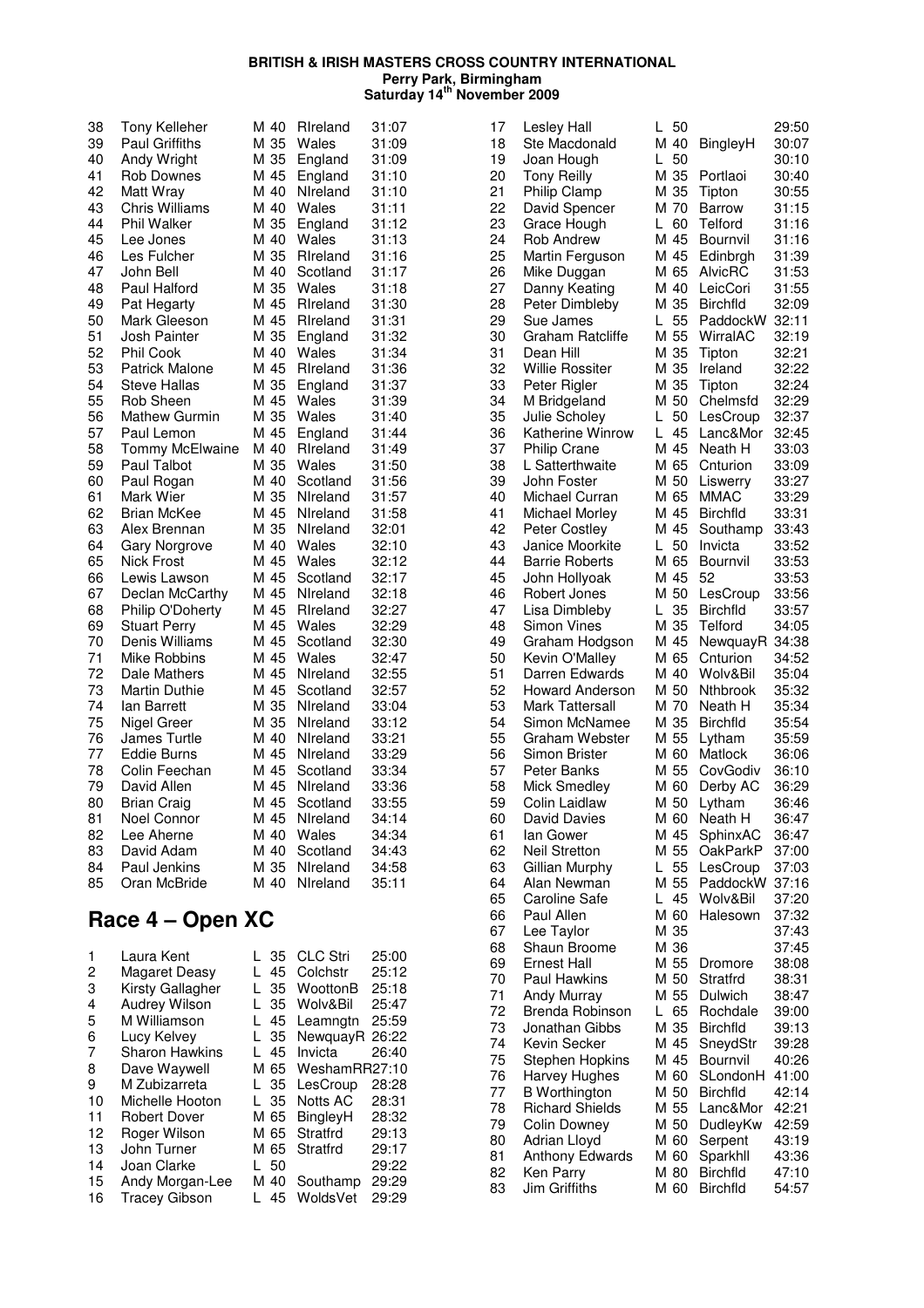**W35 Teams**

|           | 1: England   |                               | 7 pts  |
|-----------|--------------|-------------------------------|--------|
|           | 1: 24.06     | Sarah Jarvis                  |        |
|           | 2: 24.13     | C McKitterick                 |        |
|           | 4: 24.24     | Helen Fines                   |        |
|           |              | 2: Republic Of Ireland 15 pts |        |
|           | 3: 24.15     | Donna Mahon                   |        |
|           | 5: 24.33     | <b>Mary Sculley</b>           |        |
|           | 7: 25.05     | E Cuskelly                    |        |
|           | 3: N Ireland |                               | 28 pts |
| 6:        | 24.54        | Cathy McCourt                 |        |
|           | 10: 25.36    | Gillian Burns                 |        |
|           | 12: 26.14    | Louise Smith                  |        |
| 4: Wales  |              |                               | 35 pts |
|           | 8: 25.25     | Isabel Redfern                |        |
|           | 11: 25.58    | Emma Parry                    |        |
|           | 16: 26.42    | Sharon Leech                  |        |
|           | 5: Scotland  |                               | 42 pts |
|           | 13: 26.20    | Alaison Winship               |        |
|           | 14: 26.32    | Claire McCracken              |        |
|           | 15: 26.35    | Julia Henderson               |        |
| W40 Teams |              |                               |        |
| 1: Wales  |              |                               | 14 pts |
|           | 3: 25.08     | Marilyn Kitching              |        |
|           | 4: 25.16     | Ann Thomas                    |        |
|           | 7: 25.48     | Libby O'Duffy                 |        |
|           |              | 2: Republic Of Ireland        | 15 pts |

| 7:  | 25.48        | Libby O'Duffy                 |
|-----|--------------|-------------------------------|
|     |              | 2: Republic Of Ireland 15 pts |
| 2:  | 25.01        | <b>Carmel Crowley</b>         |
| 5:  | 25.24        | Lucy Darcy                    |
| 8:  | 26.02        | <b>Breece B-McHale</b>        |
|     | 3: England   | 19 pts                        |
| 1:  | 23.12        | Debbie Walters                |
| 6:  | 25.25        | Karen Rushton                 |
| 12: | 26.13        | Nikki Nealon                  |
|     | 4: Scotland  | 40 pts                        |
| 10: | 26.11        | Sue Ridley                    |
| 13: | 26.25        | <b>Clare Gemmell</b>          |
| 17: | 28.11        | M Hetherington                |
|     | 5: N Ireland | 48 pts                        |
| 14: | 26.28        | S Hambling                    |
| 16: | 27.58        | Debbie Matchett               |
| 18: | 28.18        | Anne Sandford                 |

#### **W45 Teams**

|          | 1: England   | 9 pts                            |
|----------|--------------|----------------------------------|
|          | 2: 24.30     | Sarah Gee                        |
|          | 3:24.41      | Clare Elms                       |
|          | 4: 25.06     | Jane Clark                       |
|          |              | 2: Republic Of Ireland<br>18 pts |
| 1:       | 24.29        | Niamh O'Sullivan                 |
|          | 7: 26.08     | Kay Byrne                        |
|          | 10: 26.48    | M O'Mahoney                      |
| 3: Wales |              | 33 pts                           |
|          | 6: 25.56     | <b>Cath Wheeler</b>              |
|          | 13: 28.01    | Caroline Jones                   |
| 14:      | 28.08        | Susan Davies                     |
|          | 4: Scotland  | 37 pts                           |
| -9:      | 26.43        | Sonia Armitage                   |
| 12:      | 27.39        | Beryl Junnier                    |
| 16:      | 29.21        | Susan Addison                    |
|          | 5: N Ireland | 41 pts                           |
| 8:       | 26.37        | G Branagh                        |
|          | 15: 29.07    | Brigdeen Byrne                   |
| 18:      | 29.36        | Amanda Russell                   |
|          |              |                                  |

| W50 Teams   |              |                               |
|-------------|--------------|-------------------------------|
|             |              | 1: Republic Of Ireland 10 pts |
|             | 1: 25.39     | <b>Carmel Parnell</b>         |
|             | 4: 26.12     | Ann Sullivan                  |
| 5:          | 26.47        | Mags Grennan                  |
| 2: England  |              | 11 pts                        |
|             | 2: 25.44     | Ann Luke                      |
| 3:          | 25.46        | Julie Buckley                 |
| 6:          | 26.58        | Gail Duckworth                |
| 3: Scotland |              | 38 pts                        |
|             | 10: 29.11    | Phyllis Hands                 |
|             | 11: 29.18    | Marie McChord                 |
|             | 17: 29.55    | Carole Munroe                 |
| 4: Wales    |              | 39 pts                        |
| 12:         | 29.22        | Ann Saxena                    |
|             | 13: 29.22    | Alison Whitelaw               |
|             | 14: 29.33    | <b>Budge English</b>          |
|             | 5: N Ireland | 41 pts                        |
|             | 7: 27.04     | Ruth Magill                   |
|             | 15: 29.39    | Mary Mackin                   |
| 19:         | - 32.21      | Maureen Oliver                |

#### **W55 Teams**

| 1: England |             | 9 pts                            |
|------------|-------------|----------------------------------|
| 2:         | 28.19       | Susan Cooper                     |
| 3:         | 28.28       | C Kilkenny                       |
| 4:         | 29.19       | Marian Hesketh                   |
|            | 2: Scotland | 14 pts                           |
| 1:         | 28.03       | Jane Waterhouse                  |
| 5:         | 29.35       | Liz Bowers                       |
| 8:         | 30.56       | Liz McGarry                      |
|            |             |                                  |
| 3: Wales   |             | 31 pts                           |
| 7:         | 30.34       | Sue Ashton                       |
| 11:        | 31.54       | Edwina Turner                    |
| 13:        | 32.58       | Margaret Docking                 |
|            |             | 4: Republic Of Ireland<br>32 pts |
| 6:         | 30.10       | Mags McCreery                    |
| 12:        | 32.08       | C MalDomhnaill                   |

#### **W60 Teams**

|          | 1: England | 6 pts                            |
|----------|------------|----------------------------------|
| 1:       | 27.24      | Angela Copson                    |
| 2:       | 29.24      | Margaret Moody                   |
| 3:       | 29.31      | Ros Tabor                        |
|          |            | 2: Republic Of Ireland<br>24 pts |
| 5:       | 30.50      | Evelyn McNellis                  |
| 9:       | 33.02      | Kathleen O'Brien                 |
| 10:      | 33.54      | Mary Walsh                       |
| 3: Wales |            | 25 pts                           |
| 6:       | 32.24      | Ann James                        |
| 8:       | 32.33      | <b>Shelagh Adkins</b>            |
| 11:      | 34.18      | Maggie Oliver                    |
|          |            |                                  |

### **W65 Teams**

| 1: England |          | 11 pts                           |
|------------|----------|----------------------------------|
|            | 1: 33.57 | Lesley Bowcott                   |
| 4:         | 34.46    | June Johnson                     |
| 6:         | 35.04    | Pam Jones                        |
|            |          | 2: Republic Of Ireland<br>21 pts |
| 2:         | 34.09    | Pam Benson                       |
| 8:         | 36.03    | Ann Woodlock                     |
| 11:        | 38.08    | M Fitzgerald                     |
| 3: Wales   |          | 22 pts                           |
| 5:         | 35.00    | Brenda Jones                     |
| 7:         | 35.37    | Cynthia Cooper                   |
| 10:        | 36.42    | Pauline Thomas                   |

| M65 Teams |              |                                  |
|-----------|--------------|----------------------------------|
|           | 1: England   | 13 pts                           |
|           | 1: 25.36     | Martin Ford                      |
| 4:        | 27.00        | Peter Giles                      |
| 8:        | 27.38        | Gordon Orme                      |
|           | 2: Scotland  | 18 pts                           |
|           | 5: 27.18     | D Fairweather                    |
|           | 6: 27.22     | Pete Cartwright                  |
|           | 7:27.25      | Bob Young                        |
| 3: Wales  |              | 26 pts                           |
|           | 3: 26.58     | Emyr Davies                      |
|           | 11: 28.13    | Peter Roberts                    |
|           | 12: 28.40    | Peter Moody                      |
|           |              | 4: Republic Of Ireland<br>26 pts |
| 2:        | 26.11        | C McMonagle                      |
| 10:       | 28.13        | Pat Bonass                       |
|           | 14: 29.12    | Pat Healy                        |
|           | 5: N Ireland | 47 pts                           |
|           | 13: 28.50    | Fred Murdock                     |
|           | 16: 30.28    | <b>Gary Nicholl</b>              |
| 18:       | 31.39        | Jim Platt                        |
|           |              |                                  |

#### **M70+ Teams**

|          | 1: England   | 8 pts                         |
|----------|--------------|-------------------------------|
| 1:       | 27.49        | Fred Gibbs                    |
|          | 2: 28.33     | Les Presland                  |
| 5:       | 30.37        | <b>Edmund Simpson</b>         |
|          | 2: Scotland  | 17 pts                        |
| 4:       | 29.19        | lan Leggett                   |
| 6:       | 30.42        | Les Nicol                     |
| 7:       | 30.44        | Hugh Rankin                   |
|          |              | 3: Republic Of Ireland 21 pts |
| З:       | 29.06        | Jim McNamara                  |
|          | 8: 31.45     | <b>Tadgh Twoomey</b>          |
|          | 10: 33.06    | Terry O'Keffee                |
| 4: Wales |              | 38 pts                        |
| 9:       | 32.05        | Len Tew                       |
| 14:      | 34.24        | Dave Hughes                   |
| 15:      | 34.37        | Peter Norman                  |
|          | 5: N Ireland | 46 pts                        |
|          | 11: 33.13    | Drew Crawford                 |
|          | 17: 41.49    | <b>Bertie Grimason</b>        |
| 18:      | - 42.37      | John McKeag                   |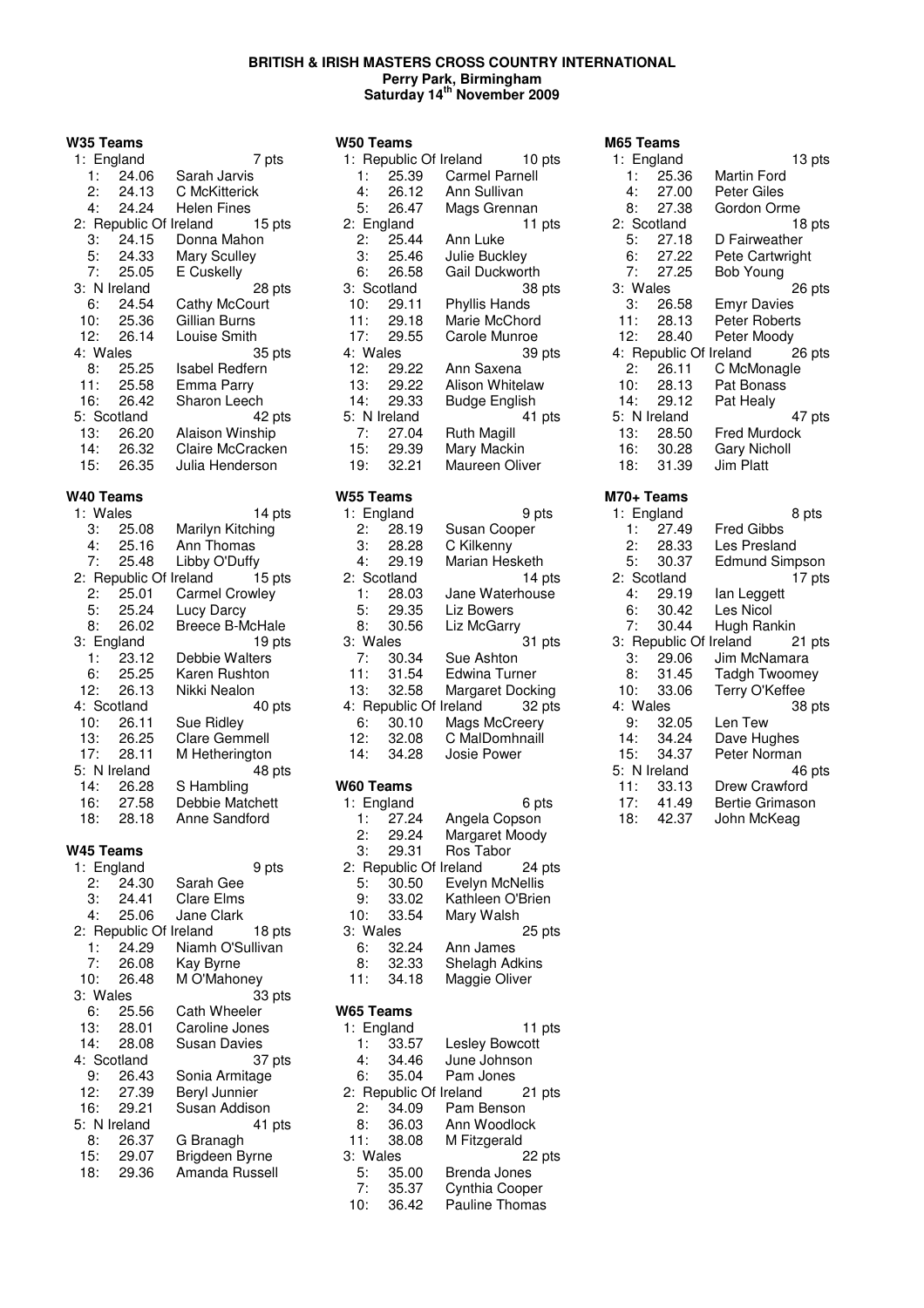#### **M35 Teams**

| 2: Wales                     | 1: Republic Of Ireland<br>1: 28.50<br>3: 29.17<br>7:30.18<br>8: 30.25<br>4: 29.35<br>9: 30.29<br>13: 31.09<br>17: 31.18<br>3: England<br>6: 30.13<br>10: 30.37<br>14: 31.09<br>15: 31.12<br>4: N Ireland<br>2: 29.14<br>22: 31.57<br>23: 32.01<br>24: 33.04                                     | Pat Byrne<br>Ciaran Doherty<br>David Byrne<br>Gary Crossan<br>Huw Evans<br>Andy Walling<br>Paul Griffiths<br>Paul Halford<br>lain Twaddle<br>Tom Kenderdine<br>Andy Wright<br>Phil Walker<br>David Morwood<br>Mark Wier<br>Alex Brennan<br>lan Barrett                                                                                                                              | 19 pts<br>43 pts<br>45 pts<br>71 pts |
|------------------------------|-------------------------------------------------------------------------------------------------------------------------------------------------------------------------------------------------------------------------------------------------------------------------------------------------|-------------------------------------------------------------------------------------------------------------------------------------------------------------------------------------------------------------------------------------------------------------------------------------------------------------------------------------------------------------------------------------|--------------------------------------|
|                              |                                                                                                                                                                                                                                                                                                 |                                                                                                                                                                                                                                                                                                                                                                                     |                                      |
| M40 Teams<br>5: Wales<br>23: | 1: England<br>1: 28.04<br>2: 28.15<br>3:28.34<br>4: 28.40<br>5: 29.21<br>11: 30.17<br>13: 30.23<br>17: 31.06<br>3: N Ireland<br>7: 29.38<br>9: 29.58<br>16: 31.00<br>19: 31.10<br>4: Scotland<br>8: 29.43<br>12:30.20<br>15: 30.42<br>22: 31.17<br>14: 30.31<br>20: 31.11<br>21: 31.13<br>31.34 | <b>Tim Hartley</b><br>Andy Ward<br>Gordon Lee<br>Paul Ward<br>2: Republic Of Ireland<br>Mick Traynor<br>Kieran Carlin<br><b>Colin Roberts</b><br>lan O'Leary<br><b>Eamon White</b><br>Mark Wright<br><b>Steve McGory</b><br>Matt Wray<br>Neil Wilkinson<br>lan Johnston<br>Roger Alsop<br>John Bell<br>78 pts<br>Darren Rowlands<br><b>Chris Williams</b><br>Lee Jones<br>Phil Cook | 10 pts<br>46 pts<br>51 pts<br>57 pts |
| M45 Teams                    | 1: England<br>2: 29.09<br>3: 29.39                                                                                                                                                                                                                                                              | Ben Reynolds<br>Simon Wright                                                                                                                                                                                                                                                                                                                                                        | 18 pts                               |

|          | 3:29.39     | Simon Wright                     |
|----------|-------------|----------------------------------|
|          | 4:30.22     | Andy Gibbs                       |
|          | 9:31.10     | <b>Rob Downes</b>                |
|          |             | 2: Republic Of Ireland<br>32 pts |
|          | 5:30.27     | James McMahon                    |
|          | 6:30.49     | Dominic Bonner                   |
|          | 10: 31.30   | Pat Hegarty                      |
|          | 11: 31.31   | Mark Gleeson                     |
| 3: Wales |             | 38 pts                           |
|          | 1:28.37     | <b>Austin Davies</b>             |
|          | 8:31.02     | Paul Coles                       |
|          | 13: 31.39   | Rob Sheen                        |
|          | 16: 32.12   | <b>Nick Frost</b>                |
|          | 4: Scotland | 69 pts                           |
|          | 7:30.53     | lain Campbell                    |
|          | 17:32.17    | Lewis Lawson                     |
|          | 21: 32.30   | Denis Williams                   |
|          | 24: 32.57   | <b>Martin Duthie</b>             |

| 5: N Ireland<br>15: 31.58<br>18: 32.18<br>23:32.55<br>25: 33.29                                                                                                               | 81 pts<br><b>Brian McKee</b><br>Declan McCarthy<br>Dale Mathers<br>Eddie Burns                                                                                                                                |
|-------------------------------------------------------------------------------------------------------------------------------------------------------------------------------|---------------------------------------------------------------------------------------------------------------------------------------------------------------------------------------------------------------|
| M50 Teams                                                                                                                                                                     |                                                                                                                                                                                                               |
| 1: England<br>3:31.07<br>4:31.12<br>6:31.18<br>9:<br>31.55<br>2: Republic Of Ireland<br>1: 30.52<br>7: 31.35<br>10: 31.56<br>15: 32.37<br>3: Scotland<br>2: 30.55<br>8: 31.45 | 22 pts<br>Robert Atkinson<br>Malcolm Eustace<br><b>Richard Drage</b><br>Andy Wetherill<br>33 pts<br>Tommy Payne<br>Jim Stafford<br>Martin McDonald<br>Johnnie Feery<br>34 pts<br>Jeff Farquhar<br>lan Stewart |
| 11: 31.59                                                                                                                                                                     | <b>Brian Gardner</b>                                                                                                                                                                                          |
| 13: 32.17                                                                                                                                                                     | Paul Thompson                                                                                                                                                                                                 |
| 4: Wales                                                                                                                                                                      | 54 pts                                                                                                                                                                                                        |
| 5:31.15                                                                                                                                                                       | Ifan Lloyd                                                                                                                                                                                                    |
| 14: 32.31                                                                                                                                                                     | David Davies                                                                                                                                                                                                  |
| 17: 32.49<br>18: 32.54                                                                                                                                                        | <b>Steve Davies</b>                                                                                                                                                                                           |
| 5: N Ireland                                                                                                                                                                  | Russell Owen<br>99 pts                                                                                                                                                                                        |
|                                                                                                                                                                               | John Patience                                                                                                                                                                                                 |
| 21: 33.12<br>23: 33.18                                                                                                                                                        | Derek Donaghy                                                                                                                                                                                                 |
| 27: 34.05                                                                                                                                                                     | Robert Wilson                                                                                                                                                                                                 |
| 28: 34.23                                                                                                                                                                     | Dermot Connolly                                                                                                                                                                                               |
|                                                                                                                                                                               |                                                                                                                                                                                                               |
| M55 Teams                                                                                                                                                                     |                                                                                                                                                                                                               |
| 1: Republic Of Ireland<br>3:32.20                                                                                                                                             | 18 pts<br>Pat O'Shea                                                                                                                                                                                          |
| 6:33.15                                                                                                                                                                       | <b>Noel Hanratty</b>                                                                                                                                                                                          |
| 9: 33.43                                                                                                                                                                      | Eamon McEvoy                                                                                                                                                                                                  |
| 2: England                                                                                                                                                                    | 20 pts                                                                                                                                                                                                        |
| 1: 30.41                                                                                                                                                                      | Mike Hager                                                                                                                                                                                                    |
| 5: 33.13                                                                                                                                                                      | Michael Quinn                                                                                                                                                                                                 |
| 14: 34.18                                                                                                                                                                     | John Shapland                                                                                                                                                                                                 |
| 3: Scotland                                                                                                                                                                   | 26 pts                                                                                                                                                                                                        |
| 4:<br>33.03                                                                                                                                                                   | Andy McLinden                                                                                                                                                                                                 |

7: 33.24 Doug Cowie 15: 34.21 Archie Jenkins 4: N Ireland 27 pts 2: 32.20 Matt Shields 12: 34.08 Ray Curran 13: 34.11 Jim Newberry

8: 33.41 Jim Woodcock 10: 33.44 Kevin Hesketh 11: 34.04 Mike Tabor

2: 32.20<br>2: 34.08<br>13: 34.11<br>5: Wales<br>8: 33.41<br>10: 33.44

| M60 Teams              |                 |
|------------------------|-----------------|
| 1: Wales               | 12 pts          |
| 1:34.48                | Griff Owens     |
| 3:35.00                | Sandy Johnstone |
| 8: 35.46               | Dic Evans       |
| 2: England             | 22 pts          |
| 4:35.15                | Malcolm Reynard |
| 7:35.38                | Michael Mann    |
| 11: 36.01              | Mark McNally    |
| 3: Scotland            | 26 pts          |
| 5: 35.16               | George Mitchell |
| 9:35.47                | Andy Rennie     |
| 12: 36.10              | Colin Youngson  |
| 4: N Ireland           | 35 pts          |
| 2:34.56                | Terry Eakin     |
| 15: 36.59              | David Seaton    |
| 18: 39.18              | Francis Boal    |
| 5: Republic Of Ireland | 39 pts          |
| 6:35.17                | Liam O'Hare     |
| 16: 37.16              | Tom Hunt        |
| 17: 38.45              | Liam Hester     |